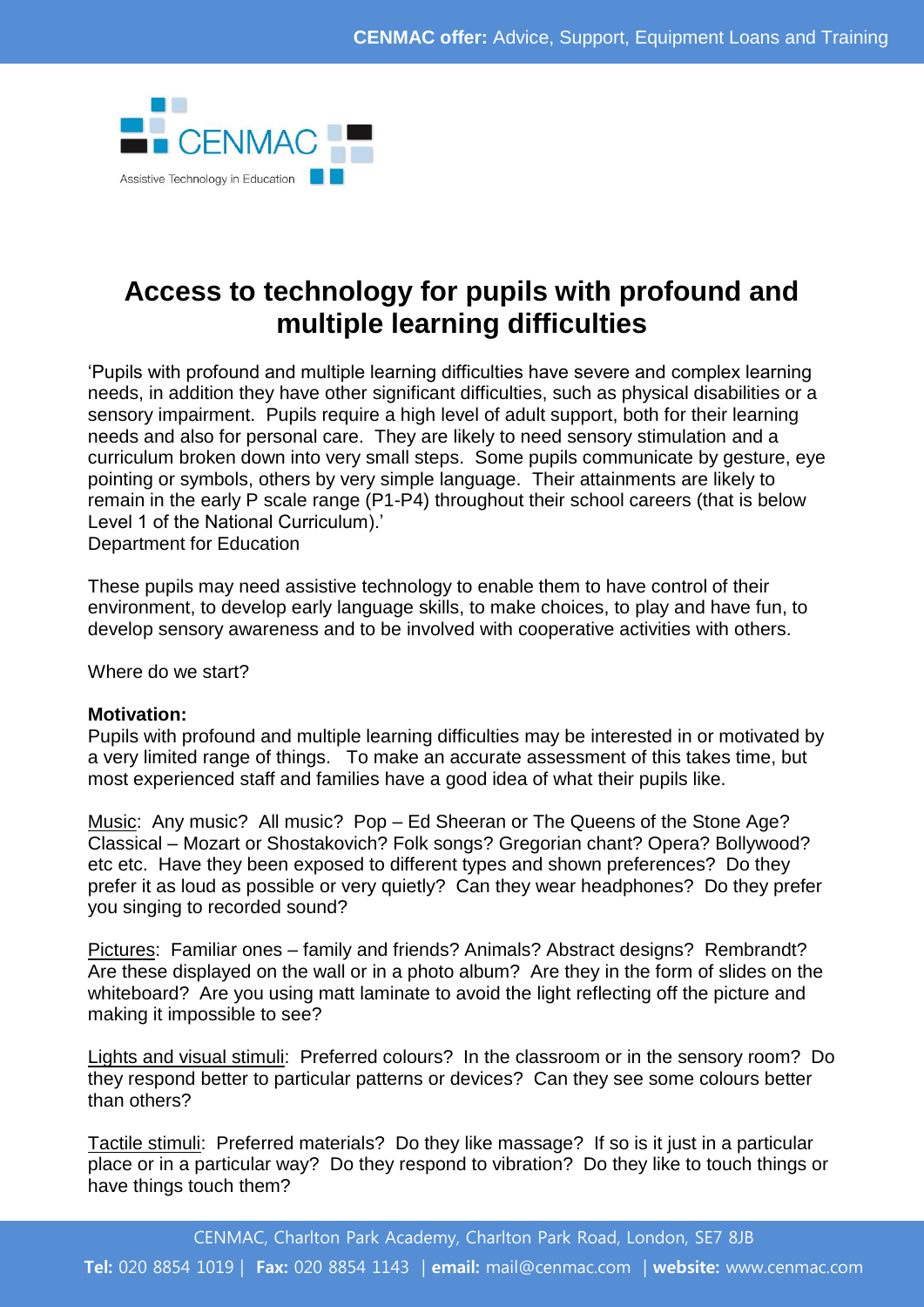Sound: Do they respond to loud noises – cars, Hoovers, washing machines etc? Or do they think it's funny if you whisper? Do they recognise familiar people's voices even if they do not understand the language?

Taste: Chocolate? Curry? Grapefruit juice? Etc etc.

(A formal way of assessing pre-intentional communication, including likes and dislikes is laid out in the 'Affective Communication Assessment' – Coupe et al , Manchester 1985. Reference is made to this in 'Communication Before Speech' 2<sup>nd</sup> Edition – Coupe-O'Kane and Goldbart, David Fulton 1998.

'Routes for Learning', published by the Welsh Government, is a useful assessment tool for all pupils working at these early stages. This can be accessed via http://tinyurl.com/ja3xans.

## **How to access it?**

Once a list of interests and motivating activities has been assembled then we have to think about the other things that may affect the pupils' access to technology. The two easiest and most direct are using switches and touchscreens.

## **Touchscreens**

Touchscreen monitors, plasma screens, interactive whiteboards, tablet computers, iPads, iPod touches and other devices all have touchscreens. For a pupil with PMLD, this may be the most rewarding or motivating activity to start with. Firstly, the concept of cause and effect is direct: I touch something and something happens. Either the response is so big that everyone can see it (whiteboards and plasma screens) or close enough to me that I am able to concentrate easily (tablets and iPads).

However, some pupils may not be able to use their hands in a way that makes it easy for them to reach out and touch a screen or may not be able to touch and look at the same time. Using a switch is also more cognitively demanding in that the stimulus is not happening in the same place as the response.

### **Use of switches**

Movement: many pupils with profound and multiple learning difficulties have physical disabilities. This often means that they have restricted movement and may only have control over certain parts of their bodies. Access to a switch can mean interaction with many other activities but the best switch position has to be established first.

## *Which movement is the easiest for the pupil and will allow them, once they are familiar with it, to use a switch easily without having to think about it every time?*

Positioning: Many pupils with physical disabilities need adapted chairs, standing frames and other equipment. To access technology, they will need to be in their most comfortable and supported position where they can easily move to access their switch without straining. Support for the rest of their body is essential so that they do not have to concentrate on anything except what they are supposed to be learning. Some of the preferred positions tend to be:

o Having the switch flat on a table or wheelchair tray at a comfortable height for the user to reach without straining. A Velcro board, Dycem, or suction plate can be used to stop it moving around. The switch can be positioned at an angle on a switch mount on a Velcro board on the tray or table.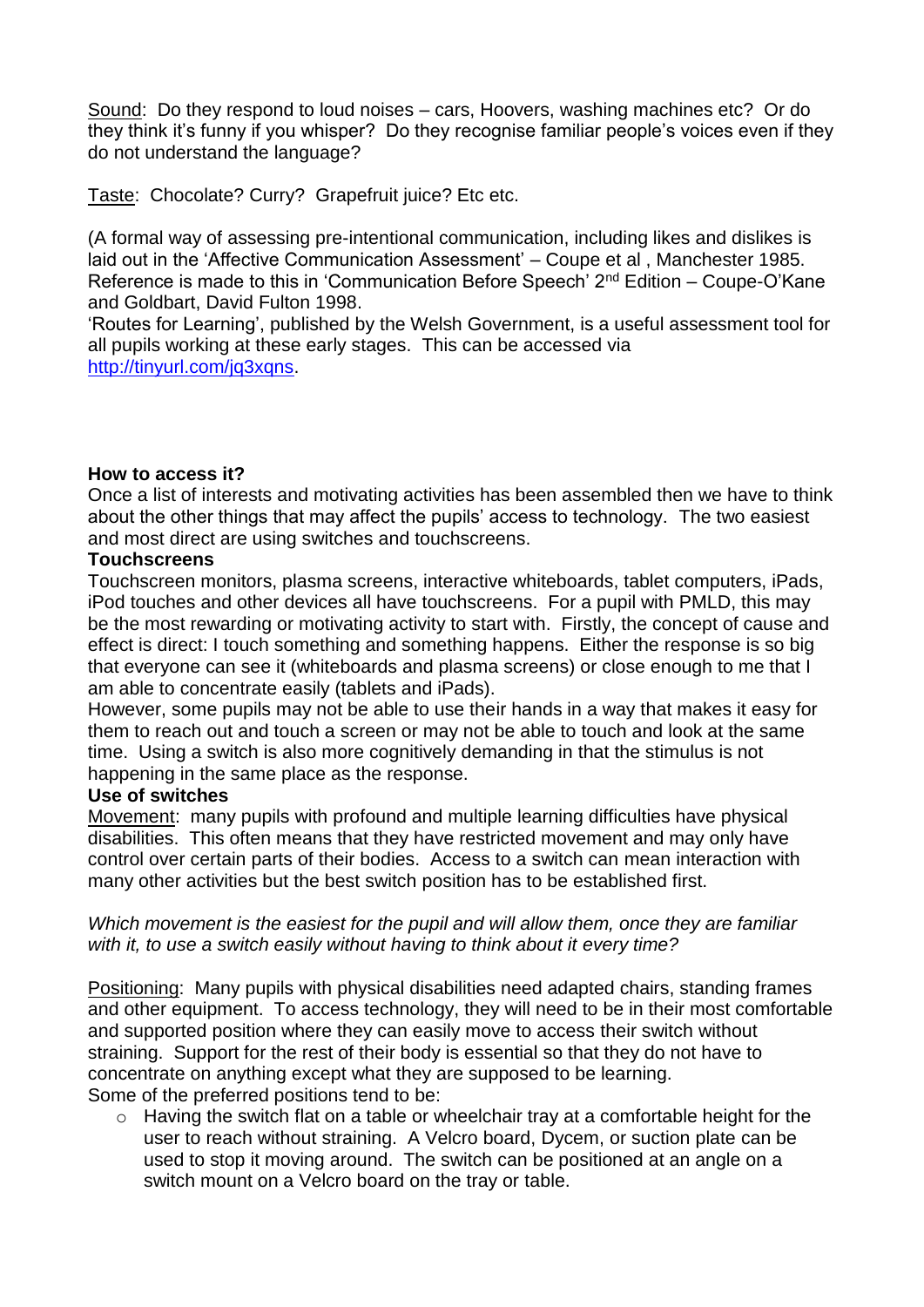- o On a mounting arm attached to the side of the chair or to the tray within easy reach. This is particularly useful for people with athetoid cerebral palsy who may have very large movements.
- $\circ$  On a mount on the side of the user's head. Some people find moving their head much easier than moving their hands. Make sure that the switch is positioned on the side that they don't lean towards so that it is only activated by deliberate movement.

Pupils who have profound and multiple learning disabilities without physical disability may have other positioning problems to do with behaviour or very poor concentration. Some pupils may need to have their position changed so often because of their health or discomfort that they will not be able to establish a comfortable working one. In that case, can you find access to stimuli that can be used in more than one position?

Prompting – a lot of pupils will need a verbal or physical prompt to start with. Whilst this is useful and important, it is also essential that the number of prompts and their intensity are gradually diminished. Keep the language for a verbal prompt simple and consistent. It is better to say 'Go!' than 'Go on, press the switch, that's a good boy, get the little men on the screen to dance around'… ad infinitum.

Consistency – it is important that using the switch becomes second nature. The pupil should not have to be spending more time looking for the switch than attending to what happens after he / she presses it. Once you have found a good switch position then stick to it – ideally, set the pupil up with his / her own equipment which can be attached easily and in the right position to whatever you are working on at the time.

Don't try to do other things at the same time. If you are working on learning to press a switch to make something happen, you don't need to be wearing your wrist splints (unless they make movement easier) or have the switch at the furthest extent of your reach because your physiotherapy programme says that you should be extending it. Do those things at some other time.

# *Which position will allow the pupil to access a switch easily and comfortably whilst concentrating on the response?*

Vision: Can he/she see? If so how much? Do they need time to focus on things? Can they track? Does their visual attention vary from day to day / minute to minute? Do they have a restricted field of vision? Do they show visual preferences? If they apparently respond to visual stimuli, are you sure it is the visual element that is the interesting one? What advice have you had from the VI teacher / optician / optometrist? Did they have their eyes tested medically? Do you know or can you infer anything about their perception? If they appear to have fluctuating visual attention (eg can track one day but not another) or have very limited vision, should you be concentrating on hearing or another sense as the primary one for getting information? Which situation will give the pupil the maximum chance to use their vision?

Tobii Eye Gaze Technology have developed software to allow you to record what the pupil is looking at on the screen and how they respond to verbal commands to look at certain items. See<http://www.sensoryguru.com/product/tobii-gaze-viewer> for details. Inclusive Technology have developed a system for assessing pupils' use of their eyes and developing their vision and cognition. See [http://www.inclusive.co.uk/insight.](http://www.inclusive.co.uk/insight)

*Which position / setting will allow the pupil to make the best use of their vision? If their vision is very limited should I rely on their other senses?*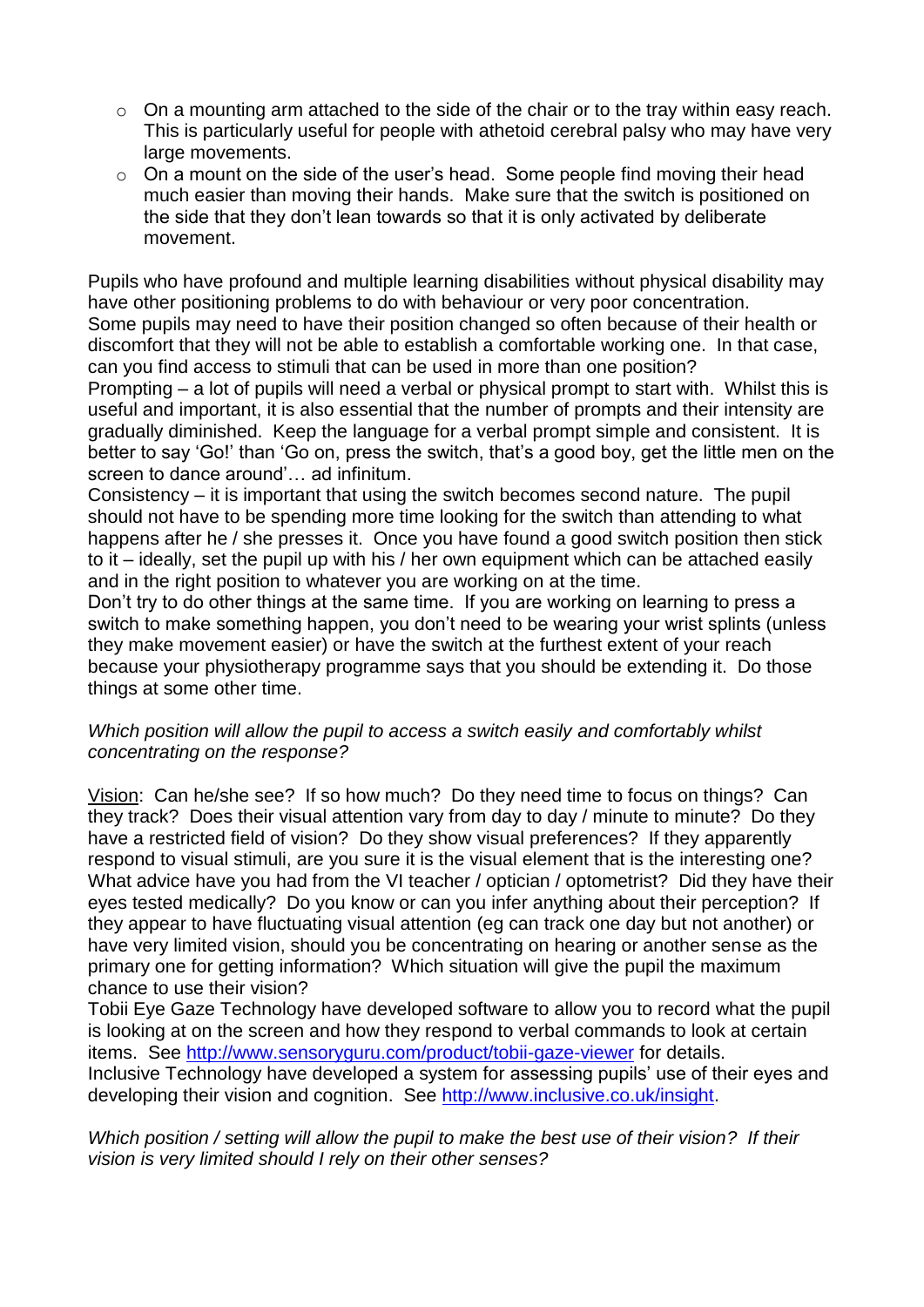Hearing: Can he/she hear? Do they show preferences for particular sounds? Is it definitely the sound that is causing the response? Do they show signs of tracking interesting sounds? Do they display 'listening' behaviour (stilling, moving the head towards the sound, weaving)? Is the general noise level in the classroom too high to allow concentration and active listening? If so, should we be working somewhere else? What medical advice / advice from the hearing impaired teacher is available stating how much the pupil can hear? If they have glue ear, their hearing may fluctuate depending on the weather and their state of health.

# *Which position / setting will allow the pupil to concentrate on a sound response?*

Health: Some pupils with PMLD have health issues that affect their learning. Epilepsy, asthma or other breathing difficulties, tube feeding, pain etc can all affect their readiness to learn. Do they sleep a lot during the day? Is there a time of the day or the week when they tend to be more responsive? Of course you will want to do everything at that time so prioritisation is important as well!

*When would be a good time for this pupil to do individual work when they are most likely to succeed?*

Personal Care / Therapy: All individual learning has to be balanced against the importance of appropriate meeting of personal care needs and various therapies. Again, prioritisation and good timetabling is essential. It is also important to remember that some therapy periods are very tiring – hydrotherapy particularly – and that some personal care needs – eating – may also cause the pupil to be less responsive afterwards.

*Is my timetable set so that the pupil has regular times for individual work when he/she will be responsive?*

# **Switch use**

I have identified motivating activities, a switch position to try, a place to work in and an appropriate time on the timetable. What next?

Cause and effect: Pupil presses the switch (or the touch screen) and responds to what happens. Once the reward sound / picture has stopped, do they press it again to make it happen again? Do they turn towards the response, are they concentrating on the switch itself or are they waiting for you to say 'well done'? If they seem to be fascinated by the 'click' the switch makes when it is pressed, it might be a good idea to try a switch such as the Pal Pad which is silent when pressed.

Once he/she is pressing the switch and paying attention to the response, you need to look at their timing skills. Do they wait for the response or keep banging on the switch with no apparent idea about the fact that the response continues? Is the response time very short? For some pupils, they need quite a long response time so that they can either work out where it is coming from or adjust their head and their vision so that they can look at the screen. Most programmes will let you adjust the response times for longer or shorter sessions.

Generalisation – once you've got them interested in controlling one activity with appropriate switch movements and timing, can they do something else? Like all educational activities, you can't say you've learnt it until you can generalise it across people, places and responses. Think of using other computer programmes, switch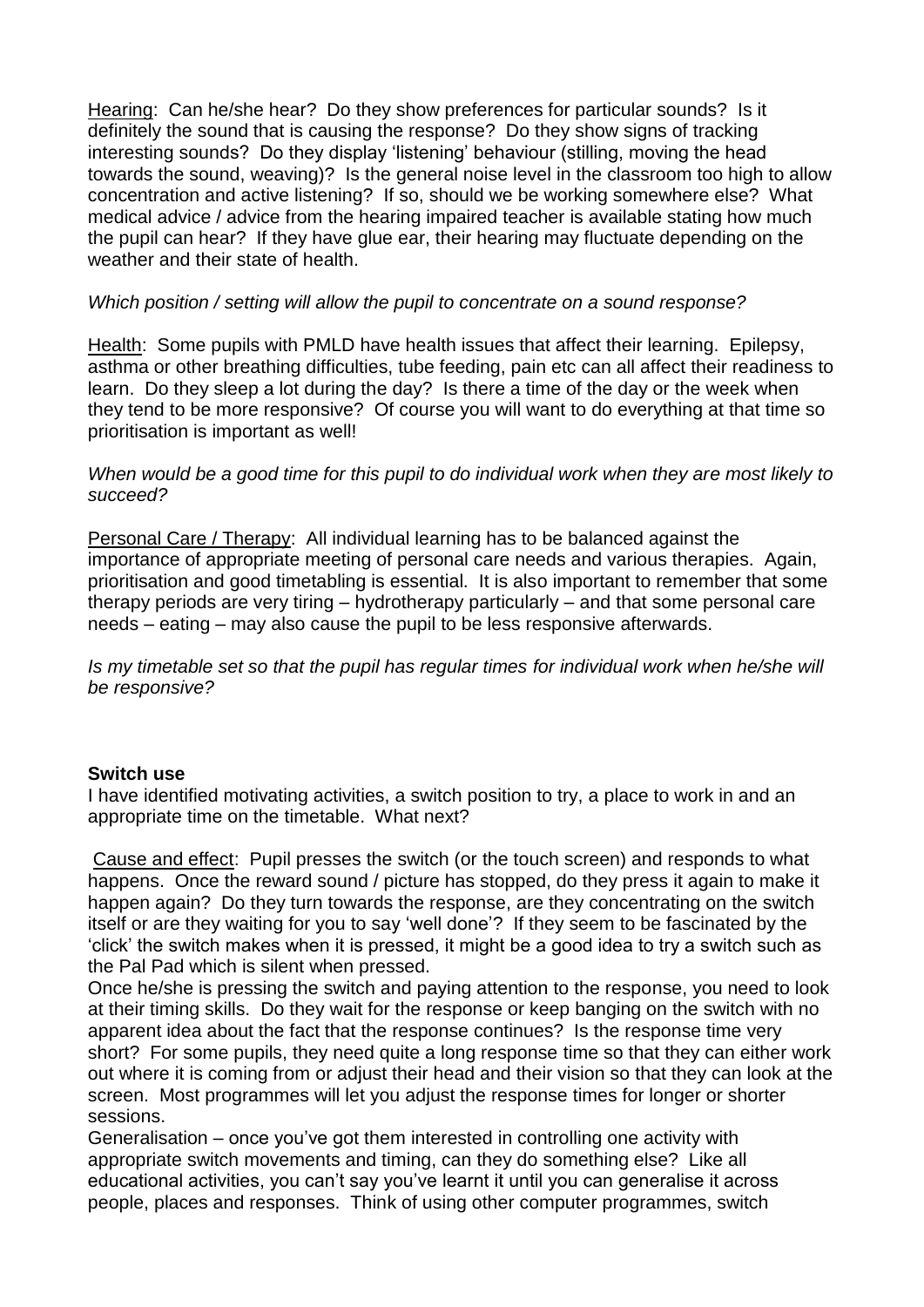operated toys, small electronic devices connected to a mains controller, items in the sensory room etc. Remember your list of motivating items but throw in something unusual or unknown every now and then, just to keep them on their toes. No one likes at 12 what they liked at 8.

Use across the curriculum – if pupils are working on cause and effect with switches then many activities can be timetabled in to ensure they practise in a variety of circumstances. For example: use your switch with a single message device to answer the register, make sound effects for the story, take a message to the office, start a race in PE etc. Use the switch with a mains controller and the liquidiser or food mixer in cookery. Liquidise your own lunch. Activate the fan, a small fountain or the microscope in science. Play a CD, MP3 or YouTube videos in music. Help the staff show the rest of the class or the whole school a presentation on the whiteboard. Use appropriate software to identify colours on screen in maths. Activate a camera or video camera to make a record of what you are doing. etc etc.

# And finally ….

Independent use. Control your own leisure time by doing something you enjoy on your own. It is also important that pupils learn that the response they are looking for is what is on the screen, or changing in the environment, not a member of staff saying 'Good boy, well done'.

## Where do we go next?

## **Moving on from cause and effect.**

Many pupils in SLD schools seem to get 'stuck' on cause and effect activities. Whilst these activities can be very useful things to continue as part of the curriculum, once the pupils have generalised a simple switch movement to a wide variety of activities then they need to move on to something else. At this stage, we can go one of two ways. It may be that you think that working on both of these at once would be appropriate.

Using two switches: If the pupil is able to have enough control over his or her movement to access two switches then they can move on to choosing using them. To start with, each switch can be attached to something interesting and rewarding for the pupil. The pupil will then have to be shown that there are two switches and that they both do something different. Once they have established this skill independently then you can attach one of the switches to something boring or that they are not interested in. They should be allowed to have this response so that they learn that choosing one switch over the other can be rewarding. If they have some understanding of language and/or some symbolic understanding you can attach each switch to a single message device and move on to active choosing using symbols, pictures or objects of reference as appropriate. Again, make sure that you go through a stage where one of the responses is boring and ensure they are bored before you ask them to choose again.

Two switches can also be used with two pupils for turn taking. There are computer programmes which allow you to set up a game which means you have to press each switch consecutively to continue. Talking books can also be used with one switch used to turn the page and the other one to read what is on it.

Using one switch – beyond cause and effect: there are several activities that enable pupils to develop their skills beyond cause and effect.

'Build up' – this is the sort of computer programme that requires you press the switch several times to get a response. Very good for developing the concept of a delayed reward.

'Timing' – this is an important skill to learn before moving on to scanning. Can you press the switch when something happens, not to make it happen? Again, there is software